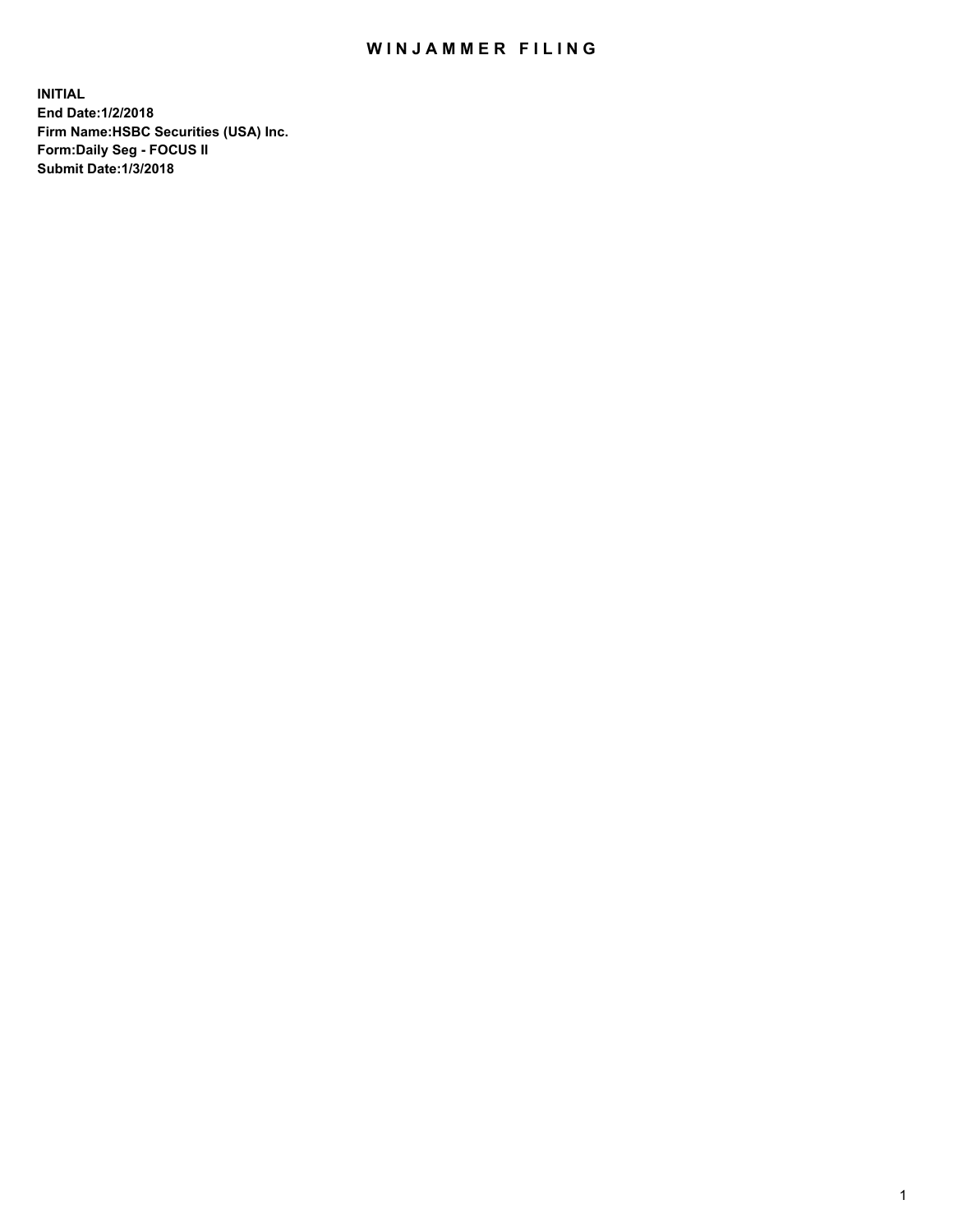## **INITIAL End Date:1/2/2018 Firm Name:HSBC Securities (USA) Inc. Form:Daily Seg - FOCUS II Submit Date:1/3/2018 Daily Segregation - Cover Page**

| Name of Company<br><b>Contact Name</b><br><b>Contact Phone Number</b><br><b>Contact Email Address</b>                                                                                                                                                                                                                         | <b>HSBC Securities (USA) Inc.</b><br><b>Michael Vacca</b><br>212-525-7951<br>michael.vacca@us.hsbc.com |
|-------------------------------------------------------------------------------------------------------------------------------------------------------------------------------------------------------------------------------------------------------------------------------------------------------------------------------|--------------------------------------------------------------------------------------------------------|
| FCM's Customer Segregated Funds Residual Interest Target (choose one):<br>a. Minimum dollar amount: ; or<br>b. Minimum percentage of customer segregated funds required:%; or<br>c. Dollar amount range between: and; or<br>d. Percentage range of customer segregated funds required between: % and %.                       | 98,000,000<br><u>0</u><br><u>00</u><br>00                                                              |
| FCM's Customer Secured Amount Funds Residual Interest Target (choose one):<br>a. Minimum dollar amount: ; or<br>b. Minimum percentage of customer secured funds required:%; or<br>c. Dollar amount range between: and; or<br>d. Percentage range of customer secured funds required between: % and %.                         | 25,000,000<br><u>0</u><br><u>00</u><br>00                                                              |
| FCM's Cleared Swaps Customer Collateral Residual Interest Target (choose one):<br>a. Minimum dollar amount: ; or<br>b. Minimum percentage of cleared swaps customer collateral required:%; or<br>c. Dollar amount range between: and; or<br>d. Percentage range of cleared swaps customer collateral required between:% and%. | 122,000,000<br><u>0</u><br><u>00</u><br><u>00</u>                                                      |

Attach supporting documents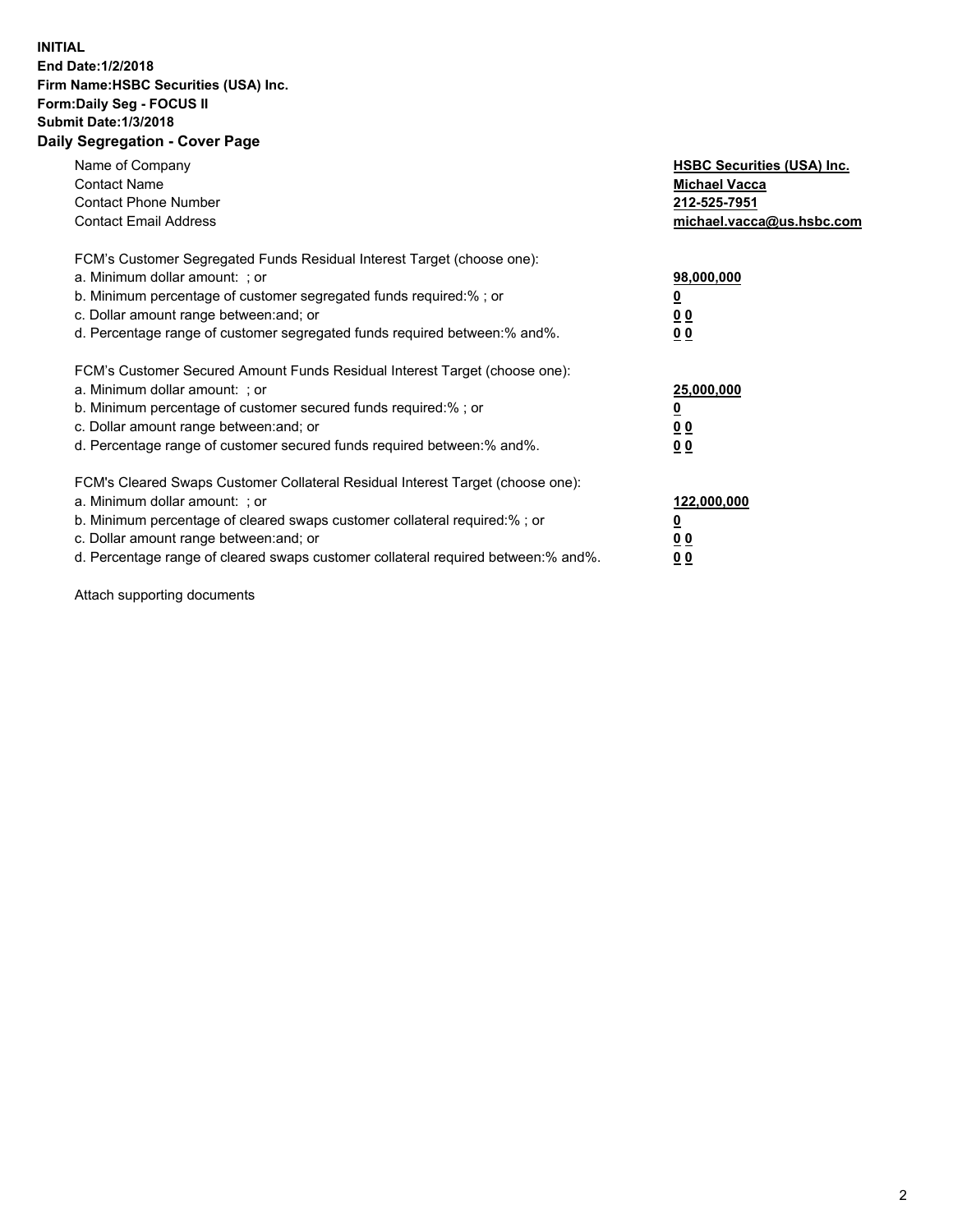**INITIAL End Date:1/2/2018 Firm Name:HSBC Securities (USA) Inc. Form:Daily Seg - FOCUS II Submit Date:1/3/2018 Daily Segregation - Secured Amounts** Foreign Futures and Foreign Options Secured Amounts Amount required to be set aside pursuant to law, rule or regulation of a foreign government or a rule of a self-regulatory organization authorized thereunder **0** [7305] 1. Net ledger balance - Foreign Futures and Foreign Option Trading - All Customers A. Cash **69,772,363** [7315] B. Securities (at market) **103,231,606** [7317] 2. Net unrealized profit (loss) in open futures contracts traded on a foreign board of trade **-20,404,451** [7325] 3. Exchange traded options a. Market value of open option contracts purchased on a foreign board of trade **0** [7335] b. Market value of open contracts granted (sold) on a foreign board of trade **0** [7337] 4. Net equity (deficit) (add lines 1. 2. and 3.) **152,599,518** [7345] 5. Account liquidating to a deficit and account with a debit balances - gross amount **3,050,426** [7351] Less: amount offset by customer owned securities **-3,041,025** [7352] **9,401** [7354] 6. Amount required to be set aside as the secured amount - Net Liquidating Equity Method (add lines 4 and 5) **152,608,919** [7355] 7. Greater of amount required to be set aside pursuant to foreign jurisdiction (above) or line 6. **152,608,919** [7360] FUNDS DEPOSITED IN SEPARATE REGULATION 30.7 ACCOUNTS 1. Cash in banks A. Banks located in the United States **60,638,840** [7500] B. Other banks qualified under Regulation 30.7 **0** [7520] **60,638,840** [7530] 2. Securities A. In safekeeping with banks located in the United States **45,947,292** [7540] B. In safekeeping with other banks qualified under Regulation 30.7 **0** [7560] **45,947,292** [7570] 3. Equities with registered futures commission merchants A. Cash **0** [7580] B. Securities **0** [7590] C. Unrealized gain (loss) on open futures contracts **0** [7600] D. Value of long option contracts **0** [7610] E. Value of short option contracts **0** [7615] **0** [7620] 4. Amounts held by clearing organizations of foreign boards of trade A. Cash **0** [7640] B. Securities **0** [7650] C. Amount due to (from) clearing organization - daily variation **0** [7660] D. Value of long option contracts **0** [7670] E. Value of short option contracts **0** [7675] **0** [7680] 5. Amounts held by members of foreign boards of trade A. Cash **46,158,466** [7700] B. Securities **57,284,314** [7710] C. Unrealized gain (loss) on open futures contracts **-20,404,451** [7720] D. Value of long option contracts **0** [7730] E. Value of short option contracts **0** [7735] **83,038,329** [7740] 6. Amounts with other depositories designated by a foreign board of trade **0** [7760] 7. Segregated funds on hand **0** [7765] 8. Total funds in separate section 30.7 accounts **189,624,461** [7770] 9. Excess (deficiency) Set Aside for Secured Amount (subtract line 7 Secured Statement Page 1 from Line 8) **37,015,542** [7380] 10. Management Target Amount for Excess funds in separate section 30.7 accounts **25,000,000** [7780] 11. Excess (deficiency) funds in separate 30.7 accounts over (under) Management Target **12,015,542** [7785]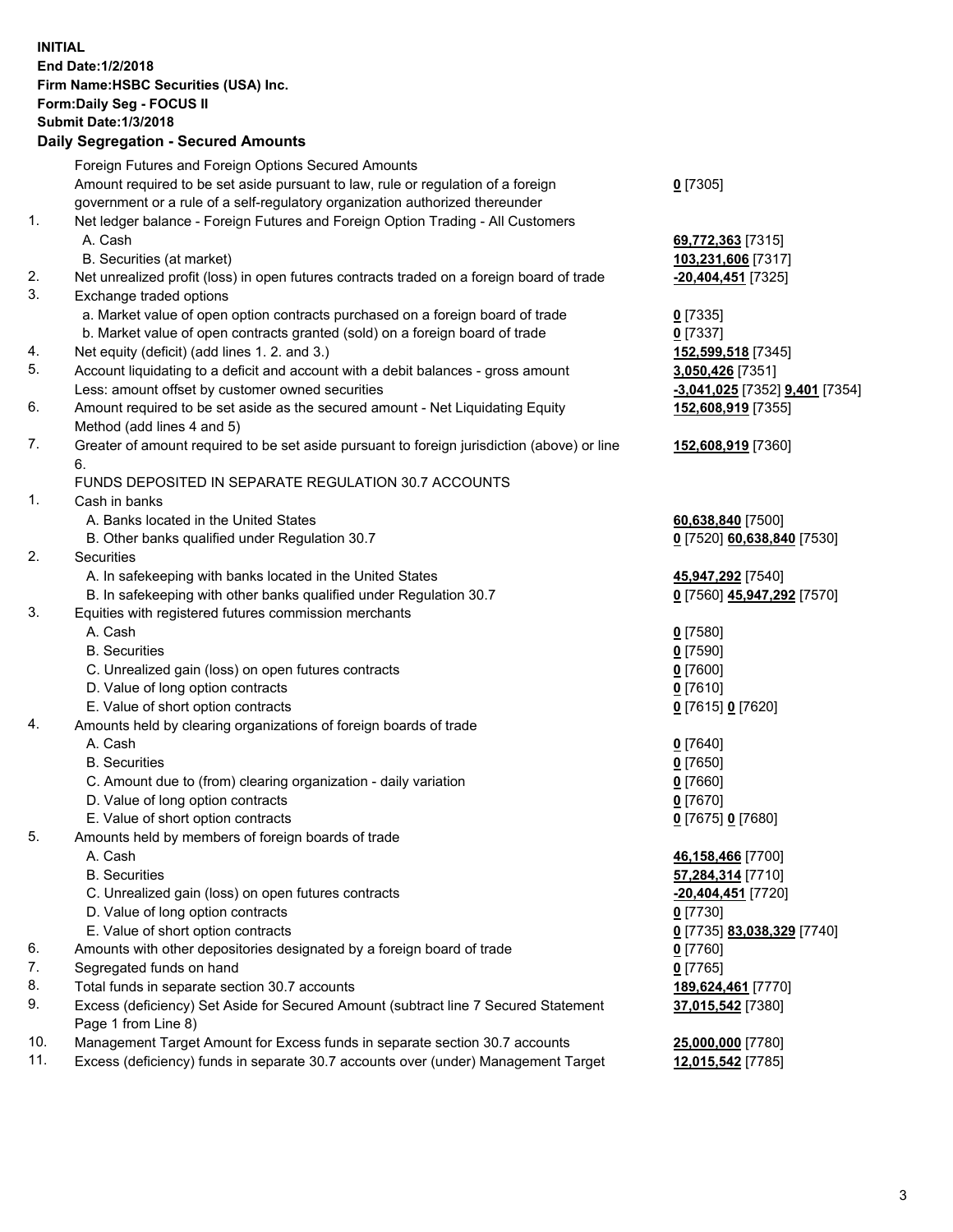| <b>INITIAL</b> | End Date: 1/2/2018<br>Firm Name: HSBC Securities (USA) Inc.<br><b>Form:Daily Seg - FOCUS II</b><br><b>Submit Date: 1/3/2018</b><br>Daily Segregation - Segregation Statement |                                           |
|----------------|------------------------------------------------------------------------------------------------------------------------------------------------------------------------------|-------------------------------------------|
|                | SEGREGATION REQUIREMENTS(Section 4d(2) of the CEAct)                                                                                                                         |                                           |
| 1.             | Net ledger balance                                                                                                                                                           |                                           |
|                | A. Cash                                                                                                                                                                      | 145,434,203 [7010]                        |
|                | B. Securities (at market)                                                                                                                                                    | 880, 285, 171 [7020]                      |
| 2.             | Net unrealized profit (loss) in open futures contracts traded on a contract market                                                                                           | 224,857,341 [7030]                        |
| 3.             | Exchange traded options                                                                                                                                                      |                                           |
|                | A. Add market value of open option contracts purchased on a contract market                                                                                                  | 48,880,629 [7032]                         |
|                | B. Deduct market value of open option contracts granted (sold) on a contract market                                                                                          | $-6,841,715$ [7033]                       |
| 4.             | Net equity (deficit) (add lines 1, 2 and 3)                                                                                                                                  | 1,292,615,629 [7040]                      |
| 5.             | Accounts liquidating to a deficit and accounts with                                                                                                                          |                                           |
|                | debit balances - gross amount                                                                                                                                                | <b>27,643,744</b> [7045]                  |
|                | Less: amount offset by customer securities                                                                                                                                   | <u>-27,643,744</u> [7047] <u>0</u> [7050] |
| 6.             | Amount required to be segregated (add lines 4 and 5)                                                                                                                         | 1,292,615,629 [7060]                      |
|                | FUNDS IN SEGREGATED ACCOUNTS                                                                                                                                                 |                                           |
| 7.             | Deposited in segregated funds bank accounts                                                                                                                                  |                                           |
|                | A. Cash                                                                                                                                                                      | 27,837,663 [7070]                         |
|                | B. Securities representing investments of customers' funds (at market)                                                                                                       | 0 [7080]                                  |
|                | C. Securities held for particular customers or option customers in lieu of cash (at<br>market)                                                                               | 143,424,706 [7090]                        |
| 8.             | Margins on deposit with derivatives clearing organizations of contract markets                                                                                               |                                           |
|                | A. Cash                                                                                                                                                                      | 432,466,282 [7100]                        |
|                | B. Securities representing investments of customers' funds (at market)                                                                                                       | $0$ [7110]                                |
|                | C. Securities held for particular customers or option customers in lieu of cash (at<br>market)                                                                               | 734,233,065 [7120]                        |
| 9.             | Net settlement from (to) derivatives clearing organizations of contract markets                                                                                              | 15,628,060 [7130]                         |
| 10.            | Exchange traded options                                                                                                                                                      |                                           |
|                | A. Value of open long option contracts                                                                                                                                       | 48,880,629 [7132]                         |
|                | B. Value of open short option contracts                                                                                                                                      | <u>-6,841,715</u> [7133]                  |
| 11.            | Net equities with other FCMs                                                                                                                                                 |                                           |
|                | A. Net liquidating equity                                                                                                                                                    | 3,417,034 [7140]                          |
|                | B. Securities representing investments of customers' funds (at market)                                                                                                       | $0$ [7160]                                |
|                | C. Securities held for particular customers or option customers in lieu of cash (at                                                                                          | $0$ [7170]                                |
|                | market)                                                                                                                                                                      |                                           |
| 12.            | Segregated funds on hand                                                                                                                                                     | 2,627,400 [7150]                          |
| 13.            | Total amount in segregation (add lines 7 through 12)                                                                                                                         | 1,401,673,124 [7180]                      |
| 14.            | Excess (deficiency) funds in segregation (subtract line 6 from line 13)                                                                                                      | 109,057,495 [7190]                        |
| 15.            | Management Target Amount for Excess funds in segregation                                                                                                                     | <u>98,000,000</u> [7194]                  |

16. Excess (deficiency) funds in segregation over (under) Management Target Amount Excess

**11,057,495** [7198]